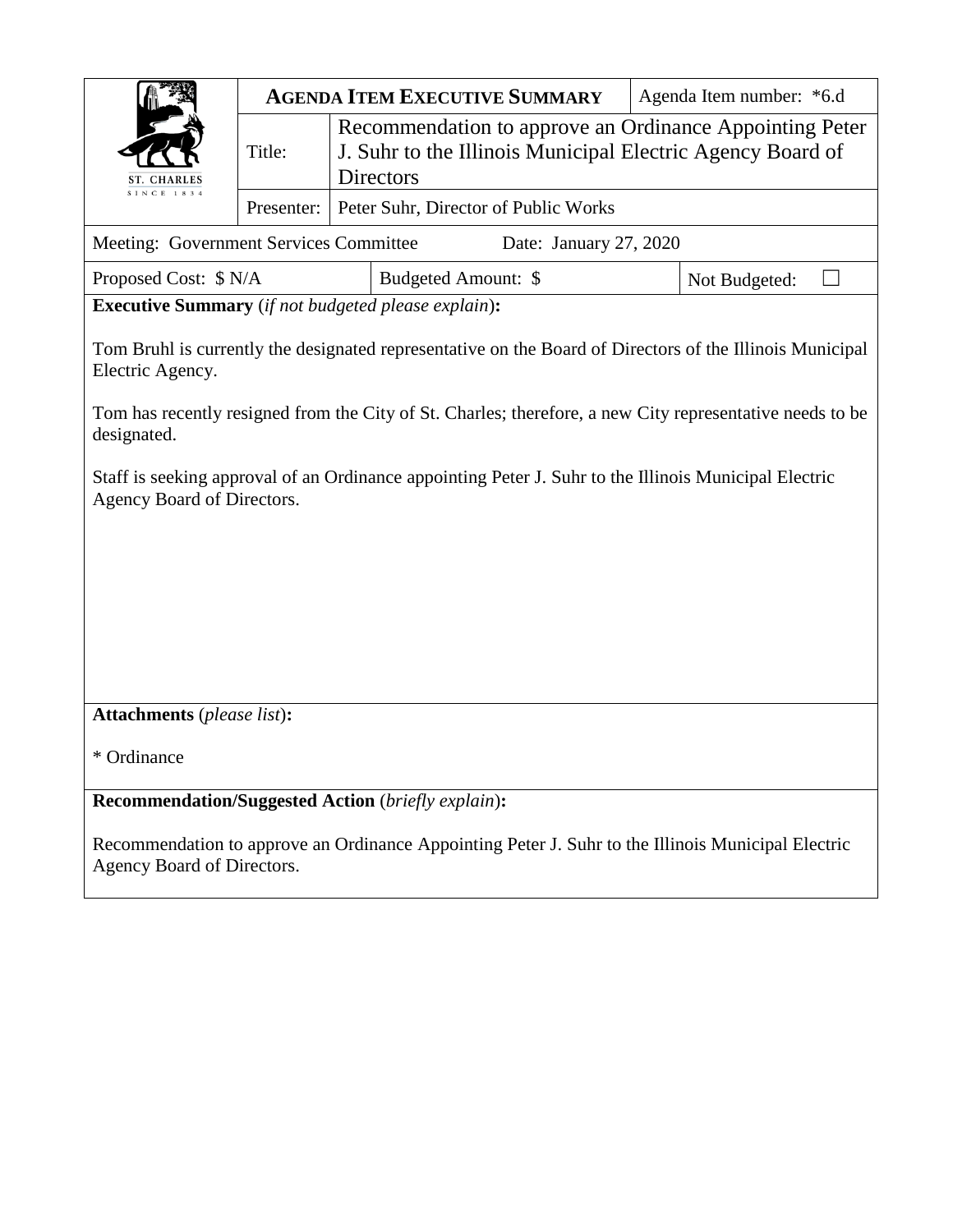## **City of St. Charles, Illinois Ordinance No. \_\_\_\_\_\_\_\_\_\_**

## **An Ordinance Appointing Peter J. Suhr to the Illinois Municipal Electric Agency Board of Directors**

WHEREAS, the City of St. Charles is a Member of the Illinois Municipal Electric Agency; and

WHEREAS, each Member of the Agency is entitled to a representative on the Board of Directors of the Illinois Municipal Electric Agency, which representative is to be appointed by the Mayor and confirmed by the City Council; and

WHEREAS, the Mayor has appointed Peter J. Suhr, who is Director of Public Works to be the City's representative on the Illinois Municipal Electric Agency Board of Directors.

NOW, THEREFORE, BE IT ORDAINED BY THE CITY COUNCIL OF THE CITY OF ST. CHARLES, KANE AND DUPAGE COUNTIES, ILLINOIS, that the appointment by the Mayor of Peter J. Suhr, Director of Public Works, to be the City's representative on the Illinois Municipal Electric Agency Board of Directors is hereby confirmed, said appointment to be effective February 3, 2020 for the remainder of the current term of said representative and thereafter until his/her successor is duly appointed, confirmed and seated.

BE IT FURTHER ORDAINED that said representative shall have full power and authority to vote as the representative of the City of St. Charles in conjunction with all Illinois Municipal Electric Agency matters.

PRESENTED to the City Council of the City of St. Charles, Illinois, this  $day of$   $2020.$ 

PASSED by the City Council of the City of St. Charles, Illinois, this day of \_\_\_\_\_\_\_\_\_\_\_\_ 2020.

APPROVED by the Mayor of the City of St. Charles, Illinois, this day of  $\_\_2$  2020.

Raymond P. Rogina, Mayor

\_\_\_\_\_\_\_\_\_\_\_\_\_\_\_\_\_\_\_\_\_\_\_\_\_\_\_\_\_\_